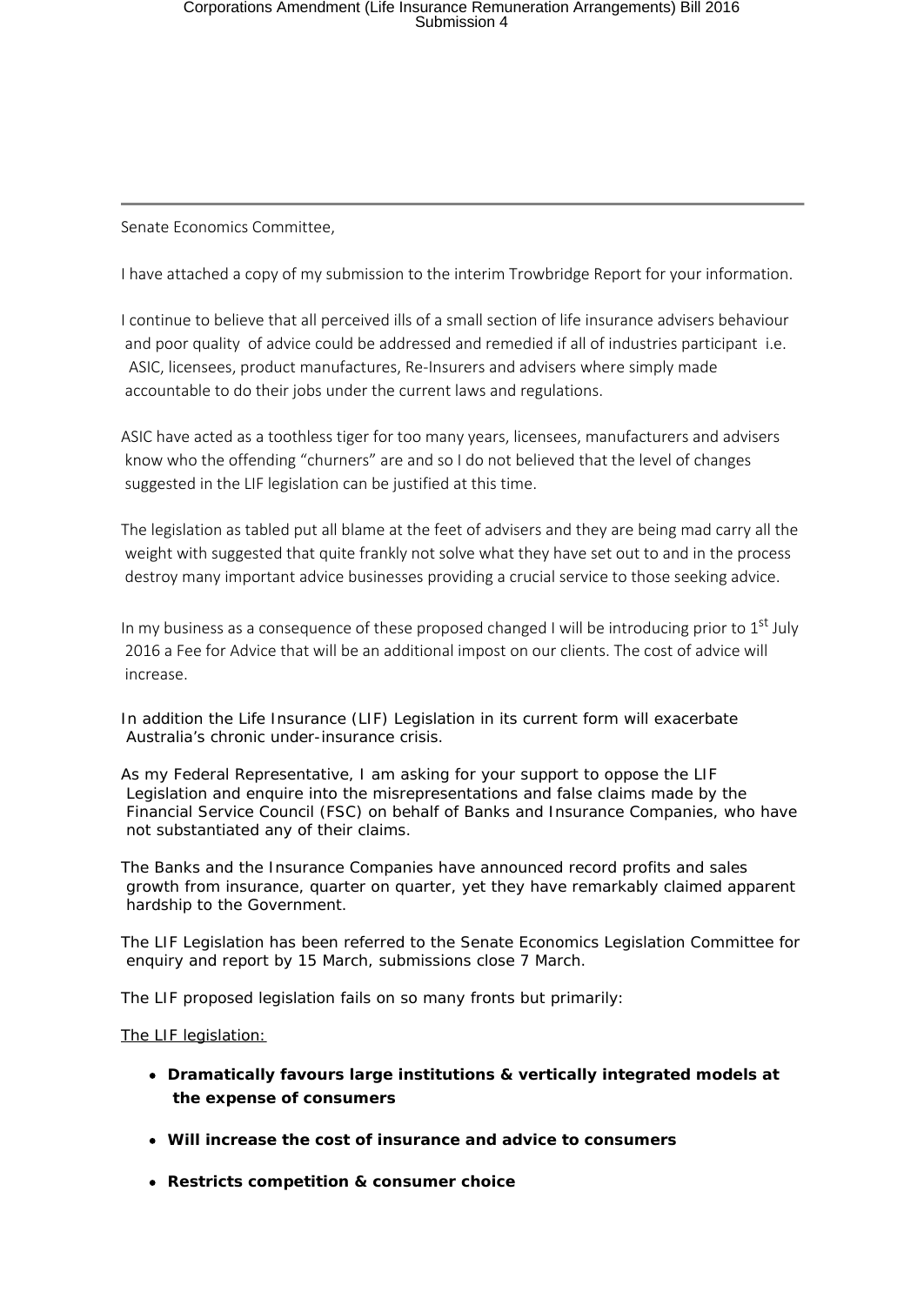- **Does not provide any identifiable benefits for consumers**
- **Does not improve the quality of advice for consumers**
- **There has been no study conducted to validate the claims made by the FSC or how consumers will benefit**
- **The LIF appears to only be based on a "wish-list" submitted to the Minister by the FSC**

My primary concern is that the consumer will not be better off and that Banks and Insurance Companies have engineered the life insurance debate only to swell their already record profits. In fact, no substantive or empirical evidence exists to support the LIF proposals; and no consumer benefit has ever been quantified.

In this debate, the voices of the people whose job it is to help protect consumers and their families have not been heard. In order to give members of the advice community a chance to voice their very real concerns about the LIF, The Life Insurance Customer Group (LICG), which I am a member, announced (shortly before Christmas) its intention to petition the parliament about its objections to the LIF and the conduct of the FSC.

In an extremely short period of time (which included the Christmas / New Year period) over 2000 members of the advice community who service over 1 million+ customers have registered their objection to the LIF by signing the petition. The LICG petition was submitted to the Senate on 1 February 2016. Minister O'Dwyer claimed the LIF proposals had the full support of the Financial Services Council (naturally as the FSC only represent the Banks and Insurance companies) and the two financial adviser associations being the FPA and the AFA (These associations combined only represent about half of the registered adviser community).

Over 50% of our petitioners identified themselves as members of the AFA and/or the FPA; the very associations who have falsely claimed they represent their members in these proposed Reforms. (It should be noted that both the AFA and FPA receive considerable sponsorship from the Banks and Insurance companies and that both of these organisations have subsequently distanced themselves from the LIF Legislation).

The only support for the LIF comes from the FSC (whose members account for the vast majority of consumer complaints and compensation pay-outs for poor advice) and not the entire industry as has been claimed. The needs of the consumer have been completely left out of this debate. Myself and the petitioners want a proper debate that results in tangible benefits for consumers; Rather than the current thinly disguised attempt by the financial institutions to both squeeze more profit from consumers and marginalise those of us that want to stand up for consumers.

The petitioners represent a sizeable chunk of the adviser community and 100% of these petitioners consider that the LIF, above all else, should:

- Deal with the moral hazard posed by bank-owned vertically integrated models
- Reduce the cost of insurance and advice to consumers
- Increase competition & consumer choice
- Provide identifiable benefits for consumers
- Improve the quality of advice to consumers

Accompanying the LICG petition was both real data and real evidence to support their position on the LIF in its current form.